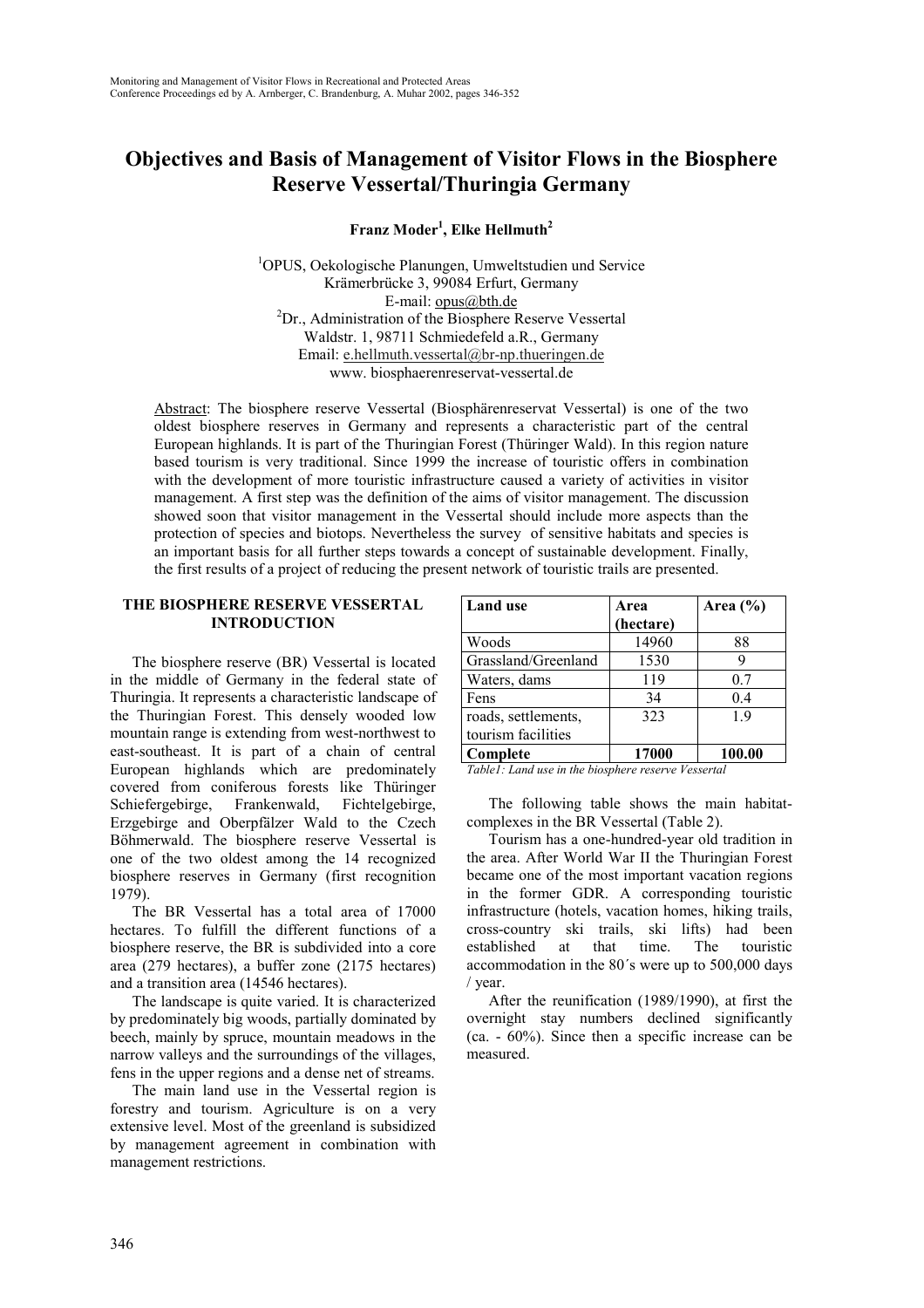| Habitat complex                 | Indicator species       |  |
|---------------------------------|-------------------------|--|
| Intact fens, well-structured    | <b>Black</b><br>Grouse, |  |
| mountain greenland, woods       | Common Redpoll          |  |
| with plenty of blueberries,     |                         |  |
| cranberries, mountain ashes     |                         |  |
| and birches                     |                         |  |
| Maturity and decline phases     | Gray-headed             |  |
| of woods with high share of     | Woodpecker              |  |
| dead wood, bright<br>forest     |                         |  |
| fringes inside the woods        |                         |  |
| (e.g. along ways)               |                         |  |
| Woods rich in<br>structures     | Eurasian<br>Nut-        |  |
| with big old trees, cave trees, | Black<br>cracker.       |  |
| and complexes of dense          | Woodpecker,             |  |
| undergrowth                     | European Sparrow        |  |
|                                 | Hawk,<br>Teng-          |  |
|                                 | malm's Owl, Pine        |  |
|                                 | Marten                  |  |
| Woods with rocks                | Eagle-Owl               |  |
| Large undisturbed wood-         | <b>Black Stork</b>      |  |
| wetlands<br>lands.<br>and       |                         |  |
| mountain creeks                 |                         |  |
| Mountain sprucewoods rich       | Eurasian<br>Pygmy       |  |
| and<br>structures<br>with<br>in | Qw                      |  |
| numerous species of birds       |                         |  |
| Layered beechwoods, rich in     | Wood-<br>Common         |  |
| structures                      | Warbler,                |  |
|                                 | Salamander              |  |
| Hedges rich in insects and      | Yellowhammer,           |  |
| hedgebanks in contact with      | Red-backed Shrike       |  |
| open landscape                  |                         |  |
| shores of little streams rich   | Kleinäugige             |  |
| in insects, wetlands            | Wühlmaus                |  |
|                                 | (Microtus               |  |
|                                 | subterraneus)           |  |
|                                 | Große                   |  |
|                                 | Wasserspitzmaus         |  |
|                                 | (Neomys fodiens)        |  |
| streams with pebble<br>Clean    | Bullhead (Cottus        |  |
| covered bottoms                 | gobio), Common          |  |
|                                 | Kingfisher, White-      |  |
|                                 |                         |  |
| II.1                            | breasted Dipper         |  |

*Table 2: Habitat complexes and Indicator species of the biosphere reserve Vessertal (Lange 1995; modified)*

The reunification of Germany has basically changed the social framework conditions. Because of the extensive decline of workplaces in the industry (e.g. glass industry) tourism is considered to be the most important income source for the communities. At the beginning of the 90´s**,** the decline of tourists initiated numerous activities to improve the touristic infrastructure and to increase the number of tourists.

Numerous hiking trails were signposted. Many of these touristic activities were not coordinated adequately with each other. In many cases the required approvals were lacking. The activities also led increasingly to impairments of sensitive areas in the BR.

The protection of ecosystems, the development of sustainable land use, public relations, environmental formation, research and environmental observation, are the main tasks of the biosphere reserves. This conceptional approach of the biosphere reserves goes beyond the tasks of "classic" protected areas like landscape or nature protectorates (LSG, NSG). Therefore, different activities in tourism management had been started since 1999.

# **OBJECTIVES OF VISITOR MANAGEMENT**

The objectives of visitor management have been discussed with communities, tourism-specialistes, local authorities, forest administration, farmers, hunters , water authorities and different NGO. The results of this discussion have been documented in a study (Kleine-Herzbruch, 2000). The extended approach of the biosphere reserves was taken into consideration.

Visitor management in the BR Vessertal should contribute to the support and further development of a sustainable tourism. This goal shall be accomplished by the following aims:

- Fixation of different types of areas, which are suitable in a different manner for the development of tourist infrastructure
	- Protection of attractive but very conflict laden and sensitive areas by rechannelling touristic flows in attractive but resilient areas
	- Disentangling and reducing of the dense network of touristic trails
- Support and creation of a traffic conducting system and an improved and well circulated public traffic system
- Development and arrangement of the tourist infrastructure and their supply on the target group of the nature and culture vacationists
- Support and creation of ecologically acceptable forms and possibilities of the education, information, and relaxation for vacationists and tourists.

The main goal (the action frame) is the common planning or coordination of measures in the biosphere reserve among all involved. In future the aspects of the traffic and the education shall be included intensively into consideration besides the interests of the tourism and the nature conservation in the biosphere reserve Vessertal. Additionally the interests of agriculture and forestry, watermanagement and hunting also have to be especially taken into account. By the inclusion and the cooperation with all ones involved in the region the goals formulated jointly shall be accomplished.

# **BASICS OF NATURE CONSERVATION AND VISITOR MANAGEMENT**

# *Methodic Procedure*

For the ascertainment of the basics of nature conservation all available documents were compiled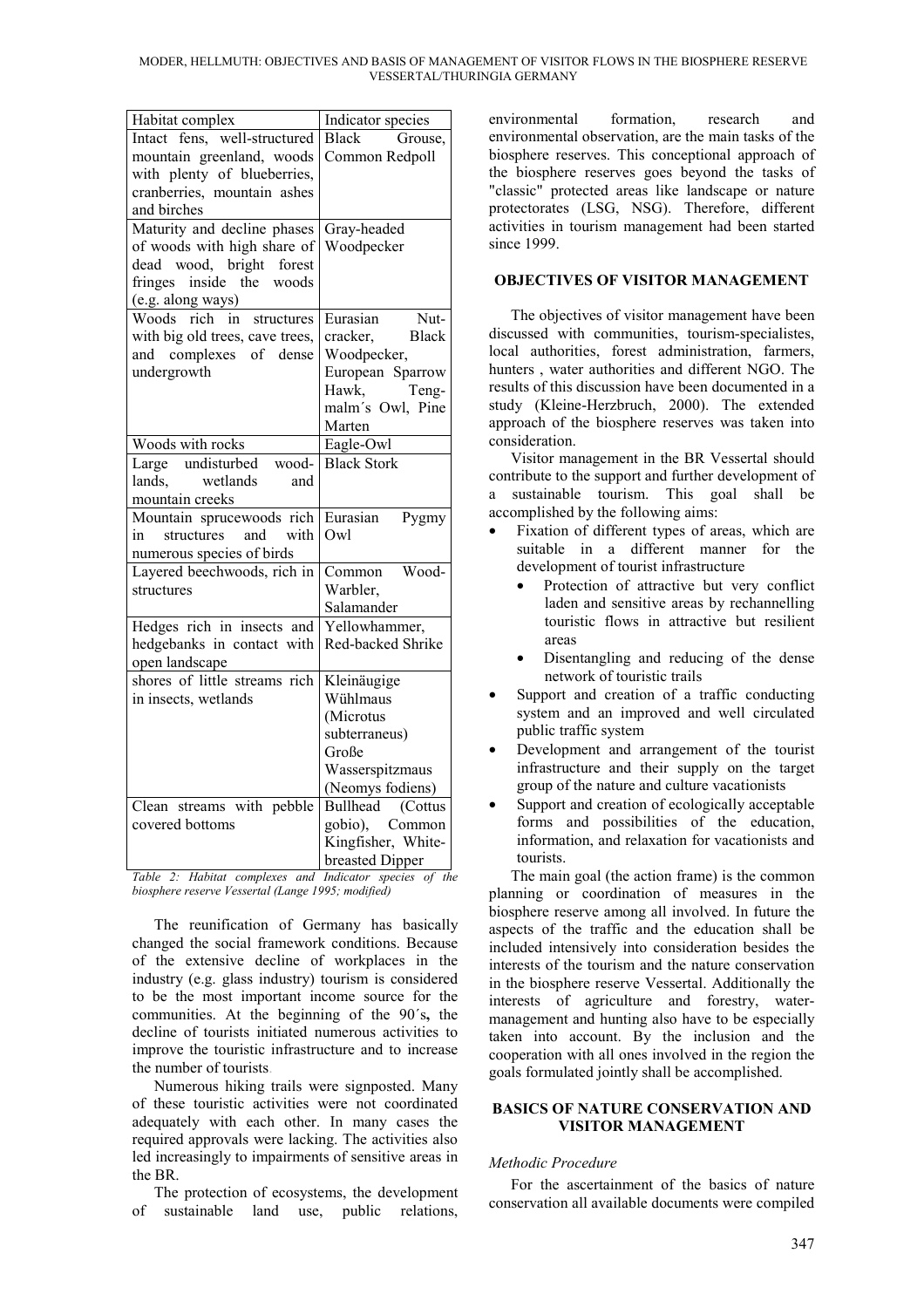and the newest surveys and studies have been analysed. The following method has been worked out:



# *Analysis and documentation of the legal bases*

The legal bases for the complete biosphere reserve or for parts of it (BR-ordinance, FFH-areas, ordinances for nature protectorates (NSG), protected landscape parts (GLB) or protected natural monuments (FND)) deliver a first frame for the visitors' guidance. The aims formulated in these ordinances serve as orientation frames for the fixing of species and biotope protective measures. A listing of commandments and bans primarily in the core area and buffer zone but also in transition area III delivers first concrete restrictions (for e.g. there exists a way commandment in the zone II).

# *Ascertainment of the objectives of nature conservation in the BR*

In the context of the ascertainment of the objectives of nature conservation in the BR existing reports and plannings were predominant evaluated besides the analysis of the legal bases.

The most important studies have been:

- the outlines of the species and biotope protection program (ABSP) for the administrative districts Hildburghausen and Ilmkreis (Büro für ökologische Studien, 2001, Büro Bettinger, 2001)
- the outline of the environmental quality aims for the BR (Büro für ökologische Studien, 2000)
- the outline of the subject report for the frame strategy for the BR Vessertal (Ringler, 1999)

# *Ascertainment of disturbance sensitive species*

The ascertainment of disturbance sensitive species in the BR was carried out on the base of specialized Literatur. Furthermore new studies have been analysed:

- the Species- and biotop-protection-programm (ABSP) including all existing primary dates (species-survey-programm (AEP), biotop mapping-programms)
- the subject report for the frame strategy (Ringler, 1999)
- the botanic and faunistic publications at present available

An analysis of publications about the negative effects of tourism and outdoor-activities on disturbance-sensitive species and biotops was the basis of the fixation of sensitive areas (Ammer, U. & Pröbstl, U., 1991; Coch, T. & Hirnschal, J., 1998; Hölzinger, J. et al. 1987; Kuhn, J., 1984; Kuhn, J., 1987; Lerch, A., 1999; Mader, H.J. & Pauritsch, 1981; Münch, D., 1989; Münch, D., 1992). In a first step, all threatened species of the red data books of Thuringia and Germany had been focused. In a second step a selection of those species took place, which are threatened by tourism and outdooractivities. The red data books hardly give answer to this kind of question, as the reasons for the endangerment of these species and biotopes aren't analyzed in detail. In many cases it is the interaction of different causes which lead to a decline of a species. Conservation experts generally assume that the current management of agriculture and forestry is the main reason for the threat of species in Germany. They also mention tourism and outdoor activities as the third important cause (Korneck and Sukopp, 1988). Since the procedure introduced here shall be practical oriented, only two grades of intensity were distinguished at the assessment of the disturbance sensitiveness.

The distribution of some selected disturbance sensitive bird species shows the difference between actual zones of the BR and sensitive sites (see fig. 1). In order to find out very sensitive sites, the selected species have been categorized relating to their disturbance sensitiveness (explanation of the categories see above):

Black grouse (2), kingfisher (1), black stork (2), sparrow screech owl (1), eagle-owl (1), water blackbird (1), salamander (1).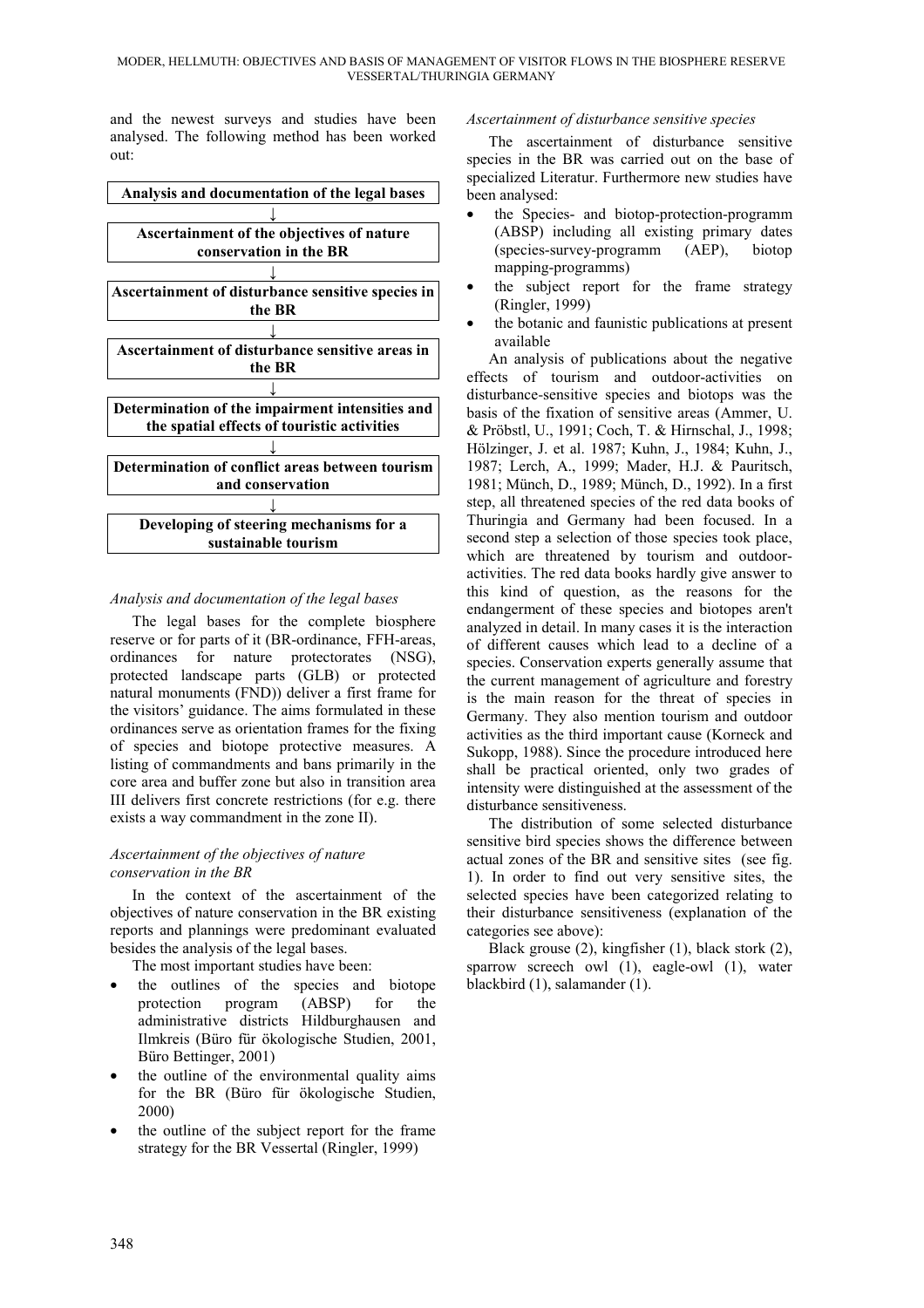MODER, HELLMUTH: OBJECTIVES AND BASIS OF MANAGEMENT OF VISITOR FLOWS IN THE BIOSPHERE RESERVE VESSERTAL/THURINGIA GERMANY



*Fig. 1: Distribution of selected disturbance sensitive species in comparison to the zones of the BR in the county (Landkreis) Hildburghausen (Data basis: Thüringer Arten-Erfassungsprogramm (AEP))*



*Fig. 2: Areas of nationwide or regional importance for the conservation of important species and biotops in comparison to the zones of the BR*

*(Data basis: Arten- und Biotopschutzprogramm (ABSP) Thüringen, Landkreis Hildburghausen)*

#### *Categorization of the disturbance sensitiveness of species*

 $=$  (1) disturbance sensitive

(Attractive species like orchids, losses in the traffic e.g. mammals)

 $=$  (2) very sensitive to disturbances

(red list 1 species, extremely sensitive to disturbance, e.g. black grouse, black stork;)

#### *Ascertainment of disturbance sensitive areas in the BR*

The ascertainment of disturbance sensitive areas in the BR was carried out after an evaluation of the above-mentioned species and biotop protection program (ABSP) as well as the available specialized literature. This evaluation gave hints about the disturbance sensitiveness of

single species from certain species groups like mamals including bats, amphibians, reptiles and fishes. Ecological function areas (ABSP areas) were derived on the base of the habitats from the point proofs of species. These areas were subdivided into four categories from "IV" (nationwide important) to "I" (locally important) till according to a certain assessment method (ABSP). Nationwide and supraregional areas are meaningful for the visitors' guidance.

# *Ascertainment of the impairment intensities and the spatial effects of tourist activities*

The impairment intensities and spatial effects of tourist activities have been represented separately in tables. The information listed there serves as a basis for the assessment of the intensity of threatening for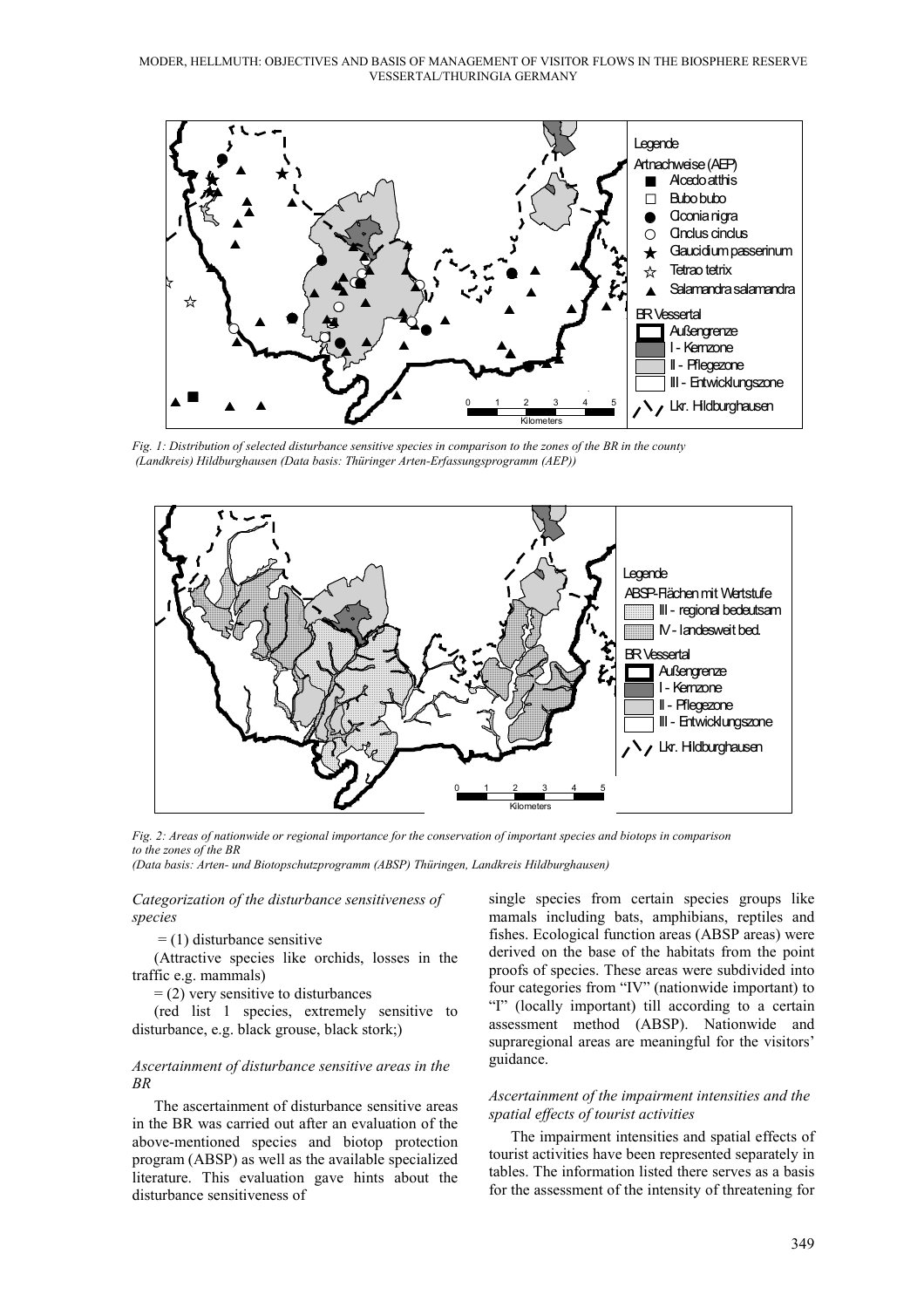species and habitats, sensitive to disturbance at present.

# *Determination of conflict areas between tourism and conservation*

The ascertainment of conflict areas between tourism and conservation delivers decisive argumentation aids for the execution of visitors' guidance measures (see the following chapter).

# **REVISION AND COORDINATION OF THE NETWORK OF TOURISTIC TRAILS – FINDING SOLUTIONS BY PARTICIPATION**

The basics of nature conservation could be used in a previous project, the "revision and coordination of the touristic trails." Conservation technical aspects were not the single aspect, focussed at this project. According to the aims of the visitors' guidance, the interests of municipalities, forestry, farming and others were taken into account. Due to the high percentage of public owned forests, the project has been carried out in close cooperation with the forestry commission. The involved parties emphasized different aspects in the processing: From the point of view of nature conservation there was too much disturbancein the nature protectorates (NSGs) and in other disturbance sensitive areas. The forestry commission considered the touristic trails as too dense. Municipalities complained that correspondence of signposts of trails and the description in the trail maps and leaflets was insufficient.

Based on the aims of the visitors' guidance the following objectives (see above) were coordinated for the project:

- Disentangling of the existing multiple use of pathways (hiking, skiing, riding, biking)
- Optimization of the touristic trails
- Coordination with the interests of forestry and hunting
- Consideration of conservation technically sensitive areas
- Defusing of conflicts primarily in the nature protectorates
- Improved correspondence between the touristic trails and trail maps and leaflets

The implementation of the project was carried out in five steps in 2000 and 2001:

- Information of the ones involved
- Analysis of the situation
- Discussion and coordination with administration of the municipalities
- Documentation and presentation of the results
- Putting into action

The information of the ones involved was carried out in writing. Furthermore there were meetings and discussions with the mayors of the municipalities. The public was informed through the press.

In a first step the network of touristic trails was analyzed and drawn into maps (scale 1:10,000). Important informations concerning forestry (woods tenure, forestry roads, game reserves) were investigated oder determined. The Thuringian forest authority assisted with plans of the forestry roads ("Waldwegefunktionsplanung"). The conservation technical interests were arranged according to the methodology (protectorates, species and habitats, sensitive to disturbance). Based on this (maps 1:10,000) conflict areas were defined.

In cooperation with the forestry commission and the biosphere reserve administration proposals for the solution of conflicts have been worked out.

The discussion took place separately in each community. In cooperation with tourist tourist information offices, farmers and game tenants, forestry authorities, the District Office, the conservation authorities, the association nature park Thuringian woods (Verband Naturpark Thüringer Wald) and with NGOs and private owners (e.g. restaurant operators) different suggestions were considered and coordinated. Proposals, which were not agreed on, were further revised till conjoint solutions could be found. Compromises partly were necessary. Altogether, ca. 80 advices took place with more than 70 representatives of the communities, institutions and NGOs. The project goals could be accomplished. A reduction and breakup of the tourist way net could be agreed conjointly.

 In August 2001 the results were presented to the public under participation of the ones involved. All involved parties agreed on implementation of the proposal.

In fall 2001 implementation started. Implementation includes actualisation of the network of trails (predominately rebuilding, construction of a few new trails), signposting, the revision of the trail maps and leaflets and the update of the information panels in the area.

In 2002 an evaluation is scheduled, including all partners involved. Then we have to search for further solutions in case of obvious problems, occurring during implementation. If necessary, further measures of the visitors' guidance have to be discussed.

### **PRESENTATION OF THE RESULTS CONCERNING THE NATURE PROTECTORATE (NSG) "MARKTAL UND MORAST".**

The nature protectorate "Marktal und Morast" has a size of 205 hectares including a core area of 100 hectares. This NSG is a characteristic part of the uplands and the northern slopes of the Thuringian woods with little plains and deep valleys, the slopes covered with mountain beech woods and mountain sprucewood in the edge area of a moorland area.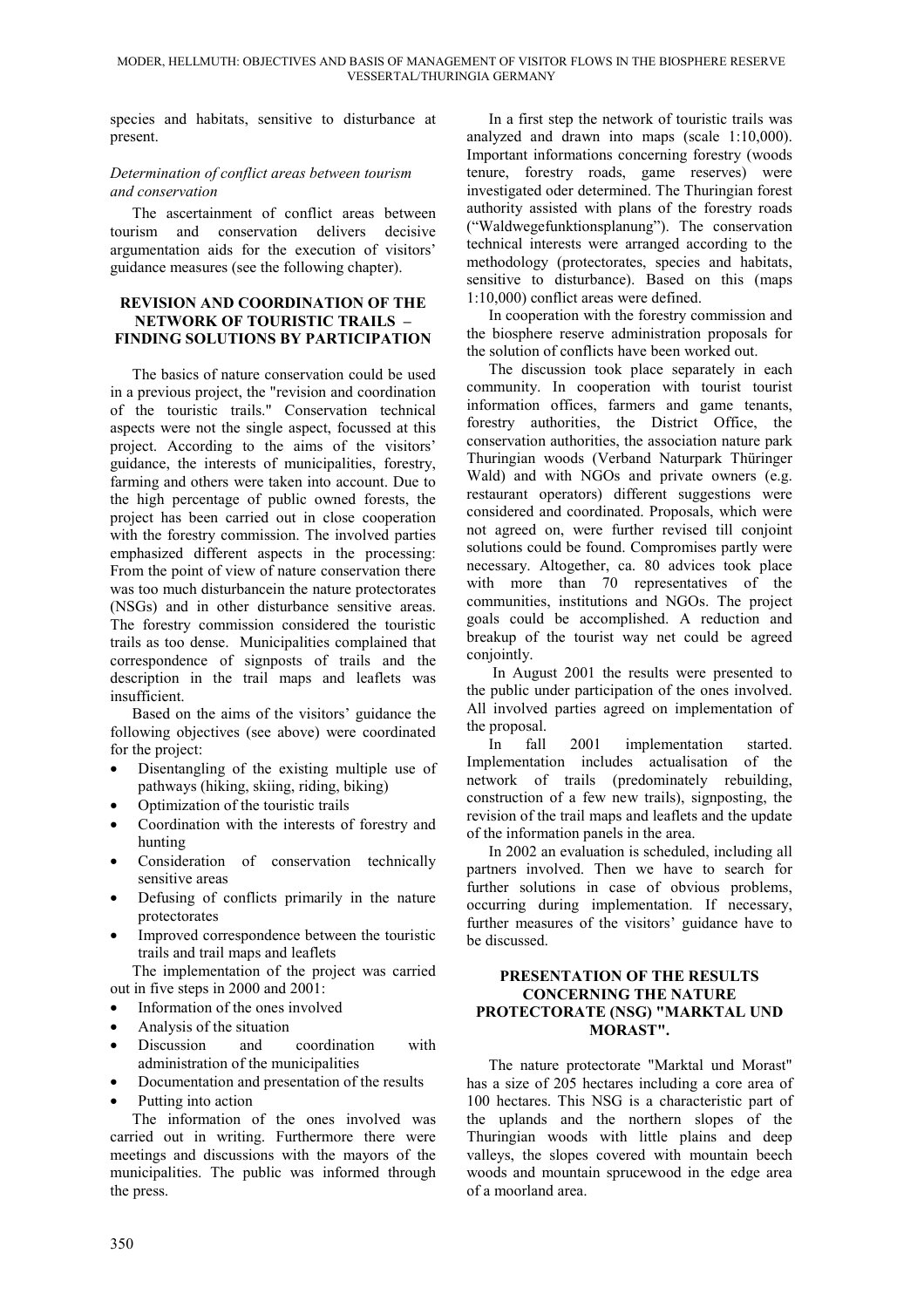The analysis of the actual state showed the following aspects:

- most of the touristic trails are used in multiple ways (hiking, biking, skiing)
- at the edge of the nature protection area (Dreiherrenstein) there isn't any clear way due to numerous tracks
- in the Marktal there is a hiking and biking trail crossing through the core area
- in the leaflets this trail is indicated as a Mountain-Bike trail
- a second path through the core area (from the Dreiherrenstein to the Schortetal) is used as a forestry road (that can be used by trucks).

The analysis of the conservation technical bases led to the following statements:

Legal bases:

- in accordance with the biosphere reserve ordinance there is a way commandment in zone II (NSG);
- in the core area it is forbidden to carry out any economic activities as well as to impair the area in any way;
- the forestry road is granted by law.

Conservation technical aims and models:

Support of a sustainable tourism

Disturbance sensitive species:

The NSG is a breeding area of the Eurasian Pygmy Owl, the Teng-malm´s Owl and black woodpecker. It is a food habitat of the Black Grouse and the black stork

Disturbance sensitive area: the complete NSG Intensity of the impairment:

- the path through the Marktal (core area) attracts only a few hikers and bikers
- the Marktal attracts only few tourists
- the second path through the core area (from Dreiherrenstein to the Schobsetal) is a forestry road of a certain importance for three forestry offices
- for tourists this trail is a main connection from the Rennsteig to the settlements at the mountains edge
- Tracks on the edge of the NSG (at the Dreiherrenstein) show a frequent use of this part of the Rennsteig.

Conflict areas:

- Pathway through the Marktal (core area)
- Pathway in the direction of the Schobsetal (core area)
- Pathway (at the Dreiherrenstein) in the area of the tracks (on the edge of the NSG)

The network of tourist trails was revised as follows:

the multiple use has been reduced. At

maximum two interested groups were put on a way

- the trail, traversing the core area through the Marktal was eliminated.)
- the pathway through the core area (Dreiherrenstein - Schobsetal) remains since it is an important way for the forestry and tourism.

### **LITERATURE**

- Ammer, U. & Pröbstl, U. (1991): Freizeit und Natur. Probleme und Lösungsmöglichkeiten einer ökologisch verträglichen Freizeitnutzung. Hamburg
- Büro Bettinger (2001): Arten- und Biotopschutzprogramm (ABSP) für den Ilmkreis, Unveröff. Gutachten im Auftrag des Thüringer Ministerium für Landwirtschaft, Naturschutz und Umwelt, Erfurt<br>Büro für Ökologische
- Studien (2001): Arten- und Biotopschutzprogramm (ABSP) für den Landkreis Hildburghausen, Unveröff. Gutachten im Auftrag des Thüringer Ministerium für Landwirtschaft, Naturschutz und Umwelt, Erfurt
- Büro für Ökologische Studien (2000): Aggregierte Umweltqualitätsziele für das Biosphärenreservat Vessertal, Unveröff. Gutachten im Auftrag der Verwaltung Biosphärenreservat Vessertal, Schmiedefeld
- Coch, T. & Hirnschal, J. (1998): Besucherlenkungskonzepte in Schutzgebieten. Zeitschrift Naturschutz und Landschaftsplanung, Heft 12, S. 382-388
- Hellmuth, E & Hörl, S. (2001): Ergebnisbericht zur Abstimmung des touristischen Wegenetzes im Bereich der Forstämter Oberhof, Schmiedefeld und Ilmenau, unveröff, Verwaltung Biosphärenreservat Vessertal, Schmiedefeld
- Hölzinger, J. et al. (1987): Die Vögel Baden-Württembergs Gefährdung und Schutz; Teil 2: Artenschutzprogramm Baden-Württemberg – Artenhilfsprogramme
- Kleine-Herzbruch, N. (2000): Ziele der Besucherlenkung im Biosphärenreservat Vessertal - unter Berücksichtigung touristischer und naturschutzfachlicher Aspekte, Diplomarbeit, Universität Gesamthochschule Kassel
- Korneck, D. & Sukopp, H. (1988): Rote Liste der in der Bundesrepublik Deutschland ausgestorbenen, verschollenen und gefährdeten Farn- und Blütenpflanzen und ihre Auswertung für den Arten- und Biotopschutz. Heft 19. In Vegetationskunde.<br>
für Naturschutz und Bundesforschungsanstalt für Naturschutz und Landschaftsökologie
- Kuhn, J. (1984): Eine Population der Erdkröte (Bufo bufo L.) auf der Ulmer Alb: Wanderungen, Straßentod Überlebensaussichten 1981.-Jb. Ges. Naturkunde, Württ. 139: 123-159
- Kuhn, J. (1987): Straßentod der Erdkröte (Bufo bufo): Verlustquoten und Verkehrsaufkommen, Verhalten auf der Straße-. Beih. Veröff. Naturschutz Landschaftspflege Bad.- Württ. 41: 175-186
- Lange, H. (1995): Biosphärenreservat Vessertal-Thüringer Wald. In: Biosphärenreservate in Deutschland. Hrsg: Ständige Arbeitsgruppe der Biosphärenreservate in Deutschland.
- Lerch, A.  $(1999)$ : Naturschutz und Freizeitaktivitäten. Ökonomische Betrachtungen zu einem Konfliktfeld am Beispiel des Motorradgeländesports. In: Naturschutz und Landschaftsplanung 31, (6), S. 176-180
- Mader, H. J. & Pauritsch (1981): Nachweis des Barriereeffektes von verkehrsarmen Straßen und Forstwegen auf Kleinsäuger der Waldbiozönose durch Markierungs- und Umsetzungsversuche, in Natur und Landschaft, Nr. 12, 451
- Münch, D. (1989): Jahresaktivität, Gefährdung und Schutz von Amphibien und Säugetieren an einer Waldstraße. Hrsg: Arbeitsgemeinschaft Amphibien- und Reptilienschutz in Dortmund.